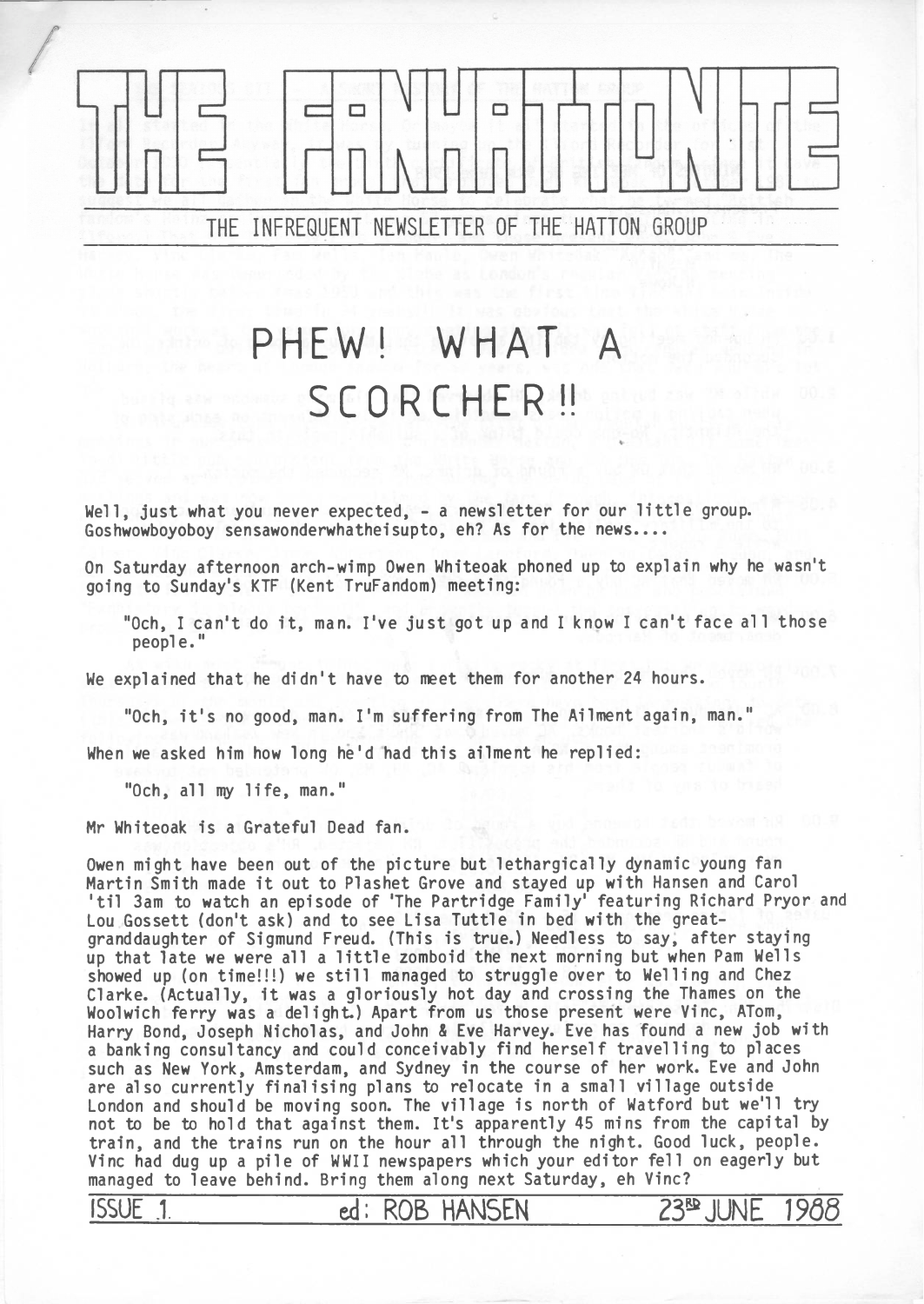## **MINUTES OF MEETING OF 9th June 1988**

Present: R.Hansen A.Carol 0.Whiteoak M.Smith N.Rowe

- 1.00 RH opened meeting by tabling <sup>a</sup> motion that MS buy <sup>a</sup> round of drinks. OW seconded the motion.
- 2.00 While MS was buying drink, RH observed that claiming someone was pissed when tabling <sup>a</sup> motion means something entirely different on each side of the Atlantic. No-one could think of <sup>a</sup> suitable reply to this.
- 3.00 RH moved that OW buy <sup>a</sup> round of drinks. MS seconded the motion.
- 4.00 Minutes of the previous meeting were read. There was further discussion as to the military applications of bovine flatulence. OW was delegated to write <sup>a</sup> report.
- 5.00 RH moved that AC buy <sup>a</sup> round of drinks. MS seconded the motion.
- 6.00 NR turned up having been unaccountably detained in the cosmetics department of Harrods.
- 7.00 RH moved that NR buy <sup>a</sup> round of drinks. AC seconded the motion.
- 8.00 AC introduced discussion of <sup>a</sup> list she had recently discovered of the world's shortest books. AC moved that 'Who's Who in New Zealand'was prominent among these. NR not very amused by this. He replied with <sup>a</sup> list of famous people from his homeland. AC, RH, MS, OW pretended not to have heard of any of them.
- 9.00 RH moved that someone buy <sup>a</sup> round of drinks. MS proposed that RH buy the round and NR seconded the proposition. RH objected. RH's objection was over-ruled by NR, MS, OW. AC was giggling in the corner.

|  |  | Dates of future meetings: 15 - 23rd June 1988 |  | 16 - 14th July 1988<br>17 - 28th July 1988 |  |  |
|--|--|-----------------------------------------------|--|--------------------------------------------|--|--|
|  |  |                                               |  | 18 - 11th Aug 1988                         |  |  |
|  |  |                                               |  |                                            |  |  |

Distribution: Those present, plus a few others. Total distribution around a dozen or so copies. Available entirely by editorial whim.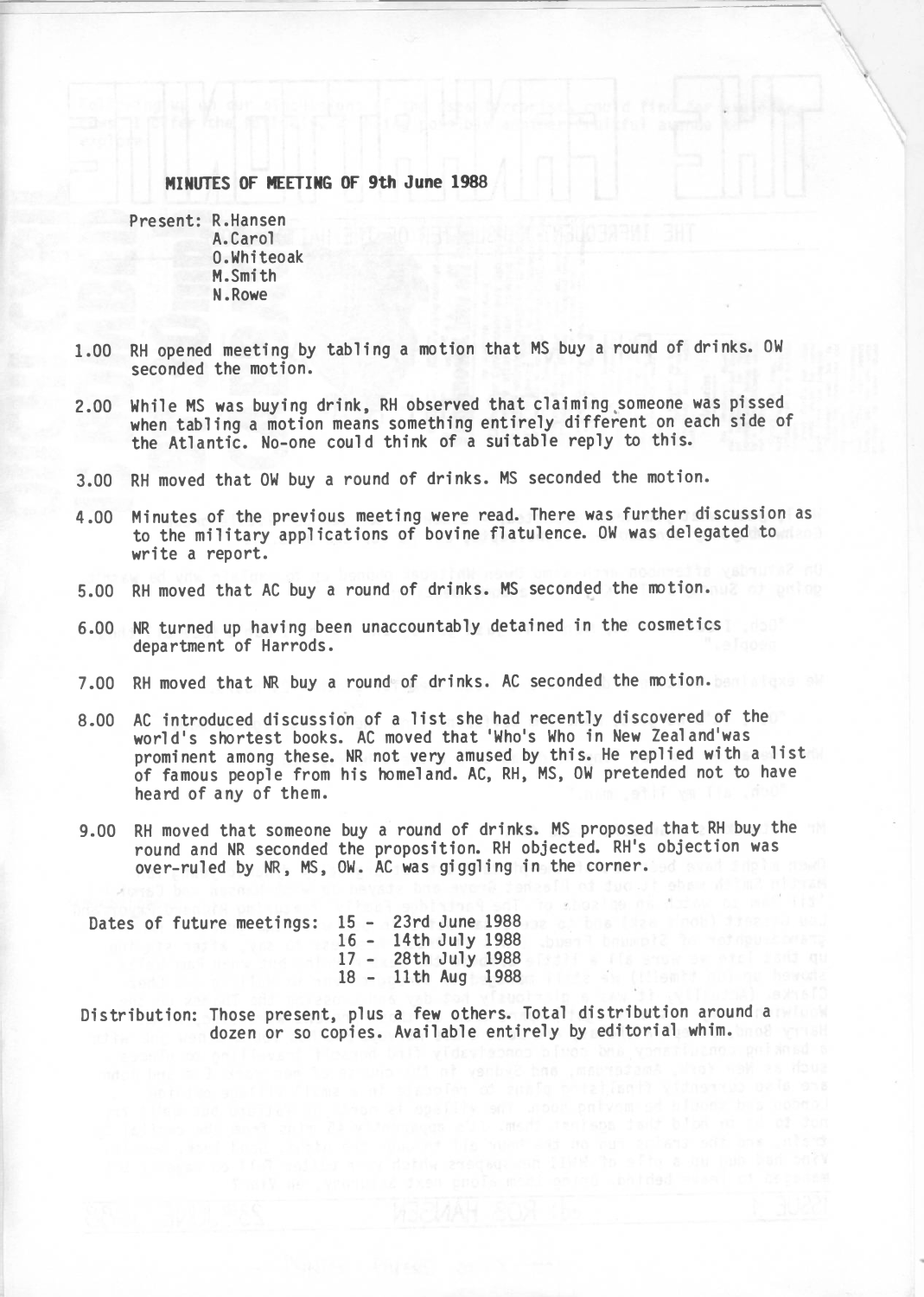## **THE SERIOUS BIT - <sup>A</sup> SHORT HISTORY OF THE HATTON GROUP**

It all started in the White Horse. Or maybe it all started in the offices of the Ilford Recorder. Anyway, it was my turning up the Ilford Recorder for 31st October <sup>1930</sup> (essentially the birth certificate of British fandom, since it gave the date for the first fan group) that prompted Owen Whiteoak in October <sup>1987</sup> to suggest we all gather in the White Horse to celebrate what he termed "British fandom's Heinz anniversary". (It was <sup>57</sup> years since that fateful meeting in Ilford.) That was Thursday 27th October, and those present were John & Eve Harvey, Vine Clarke, Pam Wells, Ian Maule, Owen Whiteoak, Avedon, and me. The White Horse was superseded by the Globe as London's regular fannish meeting place shortly before Xmas <sup>1953</sup> and this was the first time Vine had been inside it since, the first time in <sup>34</sup> years!!! It was obvious that the White Horse wouldn't work as the venue for <sup>a</sup> new meeting since it was full of staff from the 'Daily Mirror' building across the street, but the idea of <sup>a</sup> regular meeting in Hol born, the heart of London fandom for <sup>50</sup> years, was one that Owen wouldn't let go.

On Thursday 26th November we held the first of our regular twice-monthly meetings in our present venue, the Christopher Hatton, <sup>a</sup> pleasant (if sometimes loud) little pub equidistant from the White Horse and the One Tun. The Hatton had served as <sup>a</sup> retreat for local pros during the dying days of the One Tun meetings and was now being re-claimed by the fans (though, interestingly enough, we recently discovered that they now meet there on the third Thursday). Those who reclaimed it on that first night were John and Eve Harvey, Nigel Rowe, Phil Palmer, Vine Clarke, Jimmy Robertson, Dave Langford, Owen Whiteoak, Avedon, and me. it was here that <sup>I</sup> jokingly suggested we call our little group 'The London Fanhistorical Society' only to be noisily shouted down by Eve who proclaimed "Fanhistory is bloody boring!!", and promptly turned the conversation to wordprocessing. So it goes.

As with most groups things were <sup>a</sup> little rocky at first but we eventually settled down to <sup>a</sup> regular schedule of meetings held on the second and fourth Thursdays of the month and starting at 8pm. There have been 14 meetings to date (this'll be handed out on the 15th) and for the statisticians I've compiled the following attendance figures (keeping <sup>a</sup> diary is so useful):

| ★ | 27/10/87 | $-8$           |  |  | 10/03/88     |        | - 4 |
|---|----------|----------------|--|--|--------------|--------|-----|
|   | 26/11/87 | $-10$          |  |  | 24/03/88     | $-7$   |     |
|   | 10/12/87 | $-3+3**$       |  |  | $* 14/04/88$ | - 4    |     |
|   | 14/01/88 | $-7$           |  |  | * $28/04/88$ | - 4    |     |
|   | 28/01/88 | - 4            |  |  | 12/05/88     | - 6    |     |
|   | 11/02/88 | $\overline{a}$ |  |  | 26/05/88     | $-7$   |     |
|   | 25/02/88 | $-5$           |  |  | 9/06/88      | $\sim$ | 5   |
|   |          |                |  |  |              |        |     |

- \* The first of these held at White Horse, the others ending up there when the Hatton chose to shut early at 10.30pm on these nights.
- \*\* On this occasion the first three, thinking no-one else was coming, split the Hatton around 9pm. The others turned up <sup>a</sup> few minutes after they left.

Sixteen different people have attended the meetings at various times, and attendance breaks down to <sup>2</sup> @ 14 (Avedon and me), <sup>1</sup> <sup>0</sup> 13, <sup>1</sup> 0 8, <sup>1</sup> <sup>0</sup> 6, <sup>1</sup> 0 5, <sup>1</sup> 0 4, 3 0 3, <sup>1</sup> @ 2, 5 <sup>O</sup> 1.